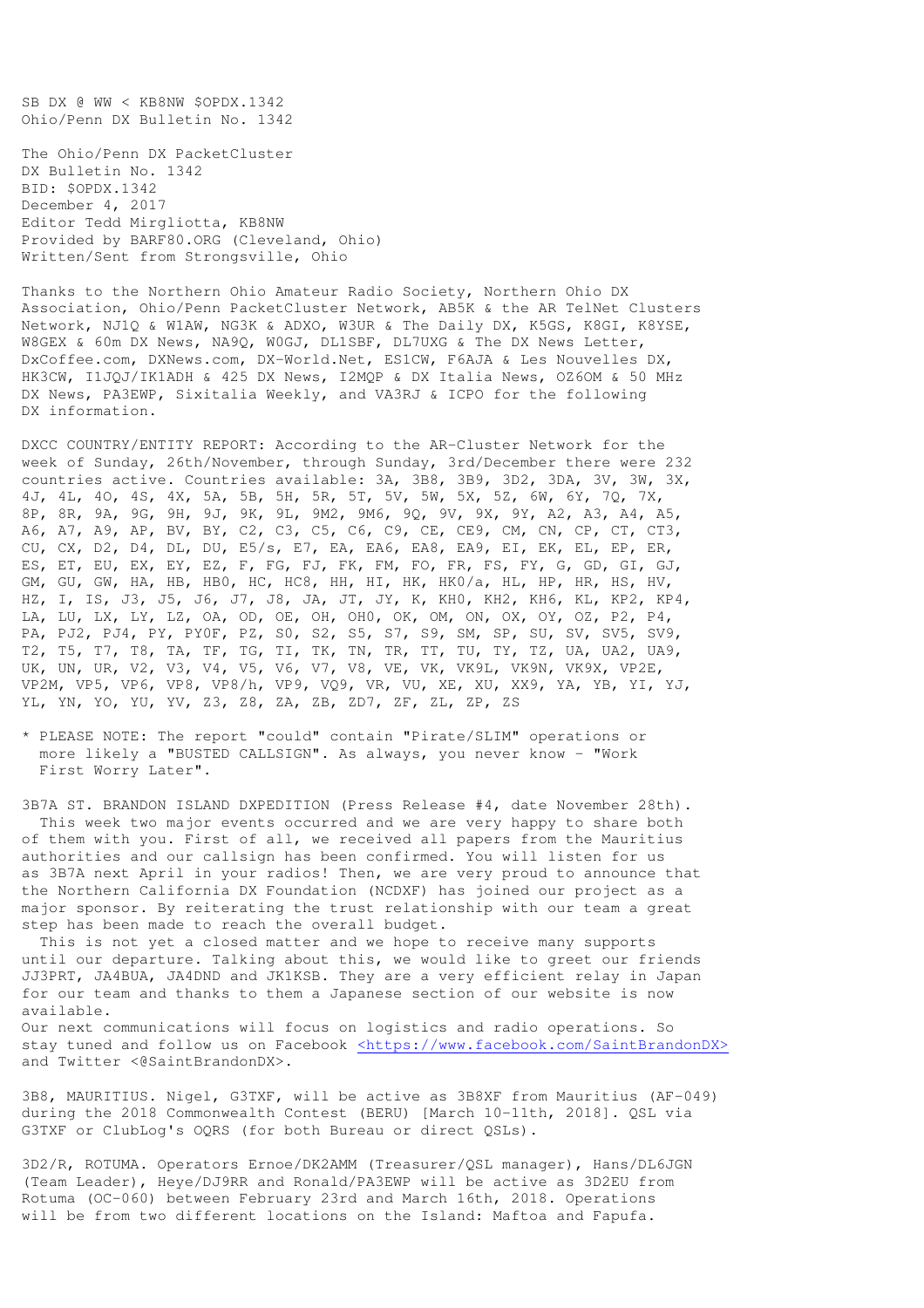Activity will be on 160-10 meters, including 30/17/12m, using CW, SSB and Digital modes. Their goal is to make over 30k QSOs (Of course, it depends also on the propagation on the higher bands). They will use Club-Log for online logging (if internet is available) and OQRS (QSL requests). A short time after the DXpedition, the logs will be uploaded by their QSL Manager (DK2AMM) to LoTW. All QSLs via the OQRS, by the Bureau and direct will be answered as usual. For more details and updates, see their Web page at: http://www.rotuma2018.de

3Y0X BOUVET DXPEDITION NEWS. The following was posted on the 3Y0X Web <http://www.bouvetdx.org> and FaceBook pages December 2nd, [edited]: Our DXpeditions Biggest Unknown:

 How much will our helicopter flights cost us? Helicopters are at once our wings and our Achilles' heel; a godsend for safety and access to the best operating site on Bouvet, but devilishly expensive to operate. They are essential to our success, safety, and making lots of QSO's from Bouvet. The more gear they can bring ashore, the more contacts we can make. Therefore, helicopters directly impact the number of all time new contacts we will deliver to you, the number of new band modes we can give you, and the overall number of contacts we make.

 Our team members will underwrite the cost of getting all the basic and essential equipment ashore to enable us to do a good job on this DXpedition. Whatever this costs us, we will do it. However, to do a great job and get ashore two antennas for every band, adequate fuel and generators for full power 24/7, an amp on every radio, and a second shelter for operating, we must dig a little deeper to pay for those extra flying hours.

 If you can help us buy a few more hours of flying time, you will put doing the best job possible firmly within our grasp. Please go to our website: <www.bouvetdx.org> click on the News and Updates tab and help us if you can.

## The 3Y0Z DXpedition Team

4X0, ISRAEL (More On Special Event). In OPDX.1341 we mentioned that the UNESCO World Heritage Committee has declared Shivta to be a World Heritage Site. The Shivta National Park is on the list of confirmed WFF Israel National Parks Award (4XFF-032), and has a very long and interesting history (see the Web page at <http://www.biblewalks.com/sites/Shivta.html>. Members of the "The Holy land DX Group" (Shalom/4Z4BS, Mark/4Z4KX, Ruben/ 4Z5FI, Yulik/4X6HP, Ros/4Z5LA, Vlad/4Z5IW, Arthur/4X4DZ, Alex/4Z4AK and Jan/4X1VF) are going to operate from this location between 0800 UTC Friday, December 22nd, through December 24th, noon-time. It will be the first time operating from this QTH (Holy land Square D27BS). They will use the callsign 4X0XMAS, and will be running three stations using CW and SSB on the WFF frequencies. (For details, please visit QRZ.com under 4X9XMAS). QSL via LoTW and eQSL. This operation will also participate in the "Christianity On The Air" event (December 22-24th) for the HOCOTA award. Look for the following stations to be on the air from the following locations: 4X2XMAS from Mount Tabor, 4X3XMAS from Caesarea, 4X4XMAS from Nazareth, 4X6XMAS from Arbel, 4X7XMAS from Be'er Sheva and 4X9XMAS from Nitzana.

4Y1, AUSTRIA. Members of the International Amateur Radio Contest DX Club (ARCDXC) [4U1A] will activate 4Y1A from the International Civil Aviation Organization (ICAO) Amateur Radio Club celebrating the International Civil Aviation Day (December 7th). Activity will take place between December 7-14th, with operations on various HF and VHF bands using CW, SSB and the Digital modes. QSL via UA3DX. This station counts as Austria for DXCC purposes.

5R, MADAGASCAR. Marco, ON8XB, is once again active as 5R8XB from Madagascar (AF-013). The length of his stay is unknown at this time. Most of his activities have been on 20 meters SSB. QSL via his home callsign.

5W, SAMOA. By the time you read this Katsu, JA1DXA, will be active as 5W0DXA from Apia, Samoa (OC-097), until December 6th. Activity will be on various HF bands using CW, SSB and RTTY. QSL via JA1DXA, direct,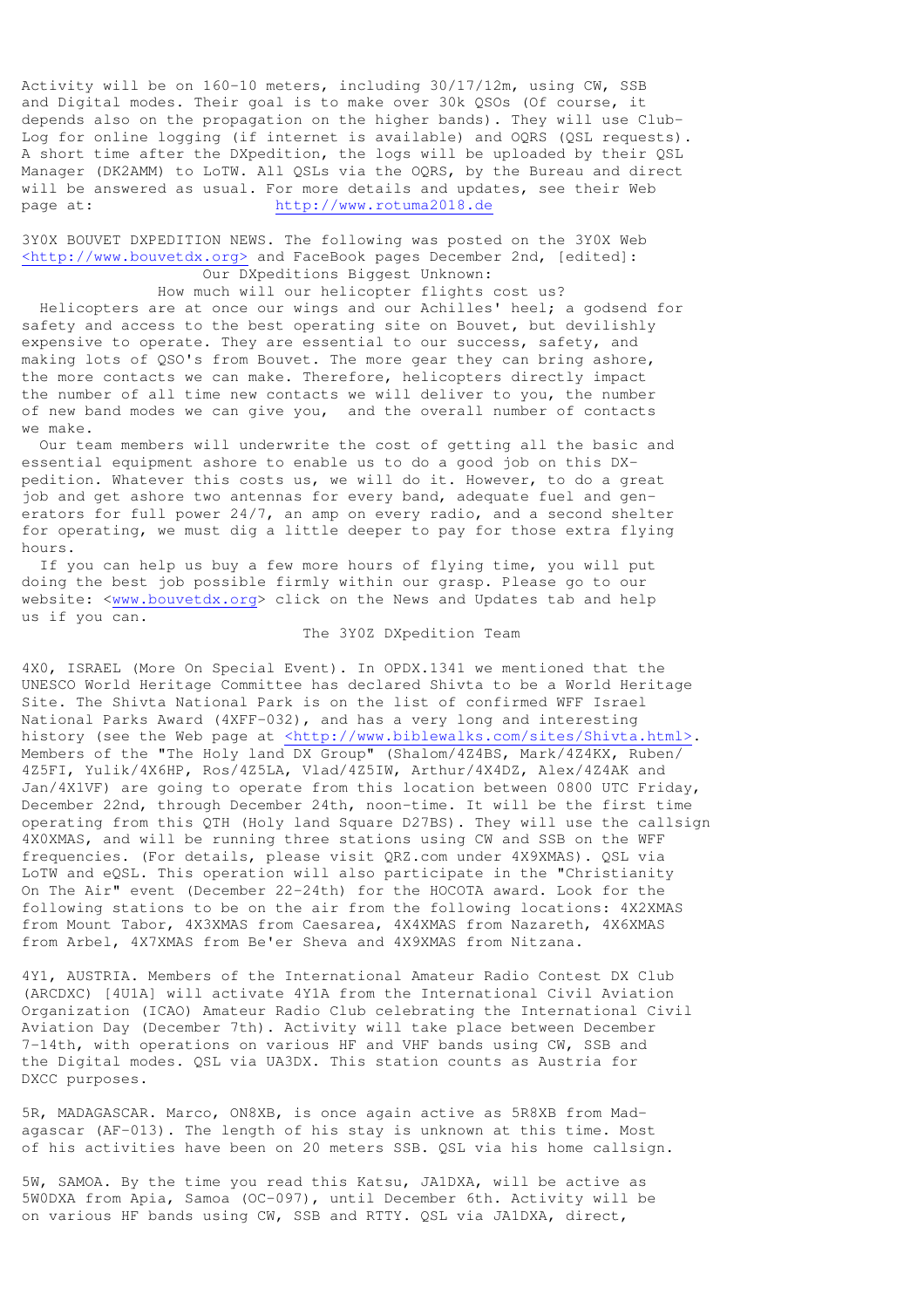ClubLog's OQRS or LoTW.

6W, SENEGAL. Jacques, F6HMJ, will be active as 6W7/F6HMJ from Senegal between December 21st and January 15th. Activity will be mostly on CW with some SSB on 20-10 meters. There may be also some lower band operations if he can put up antennas. QSL via his home callsign.

6Y, JAMAICA. Lester, W8YCM, is once again active as 6Y6Y from the Westmorland Parish, on The Beach, Negril Jamaica (NA-0097), until January 2018. Activity will be holiday style on various HF bands. Check out the pictures on QRZ.com. QSL via W8YCM direct only. NO BUREAU or IRCs.

CARIBBEAN/PACIFIC TOURS. Operators Helmut/DD0VR and YL Bigi/DE3BW will be traveling throughout the Caribbean at the end of December and the beginning of the new year. Their tentative schedule is as followings:

 December 17-31st -- From Barbados (NA-021); signing 8P0VR (pending) December 31st-January 10th -- From Martinique (NA-107); signing FM/DD0VR January 10th -- possible quick visit to St. Lucia January 10-14th -- From Dominica (NA-101); signing J70VR January 14-20th -- From Guadeloupe (NA-102); signing FG/DD0VR

 Look for them to be active on 40-10 meters (IOTA freqs.) using CW and SSB; mainly QRP. QSL via DD0VR, direct or by the Bureau. ADDED NOTE: Helmut has mentioned that they are making plans to go to South Pacific in 2018. Islands mentioned are Fiji (3D2), Samoa (5W), Tonga (A3) and Aitutaki Island (E5, OC-083), South Cook Islands.

DXCANDY (Another Tool for DXers!). This little Web site is a HF CW DX-Cluster Spotting tool with some interesting features, but still in the experimental stage. Give it a look see at: http://dxcandy.com

DXCC'S MOST WANTED (ClubLog). The "DXCC Most Wanted" entities list has been updated on ClubLog as of December 1st. The list contain 339 entities and the top 10 entities still remain the same and they are:

|                                                                |  | 1. P5 DPRK (North Korea)     |  |  | 6. CEOX San Felix Islands |  |  |
|----------------------------------------------------------------|--|------------------------------|--|--|---------------------------|--|--|
|                                                                |  | 2. 3Y/B Bouvet Island        |  |  | 7. BV9P Pratas Island     |  |  |
|                                                                |  | 3. FT5/W Crozet Island       |  |  | 8. KH3 Johnston Island    |  |  |
|                                                                |  | 4. KH1 Baker Howland Islands |  |  | 9. VKOM Macquarie Island  |  |  |
|                                                                |  | 5. BS7H Scarborough Reef     |  |  | 10. KH7K Kure Island      |  |  |
| The complete "DXCC Most Wanted" entities list is available at: |  |                              |  |  |                           |  |  |
| https://secure.clublog.org/mostwanted.php                      |  |                              |  |  |                           |  |  |

EL, LIBERIA. Eric, EL2EF, is a new ham radio operator from Liberia, and is the nephew of Dickson, EL2DT. DX-World reports: "Eric is now active and has been making a few QSOs using an old Kenwood TS-120 and vertical. At the moment he is paper-logging but hopes to have a laptop soon. Thereafter, he will use the services of a QSL manager who will look after his log and QSLs. Remember, Eric is a new op and is still learning."

IOTA NEWS..............

- AF-045. (Update/Reminder) Operators John/6W7JX, Ouzin/6W1PZ, Tafa/6W1KI and Jul/6W1QL will be active as 6V1A from Goree Island between December 15-17th. Activity will be on CW and SSB on all HF bands using two stations: a FT-1000 and Icom 7300 with 150 watts into dipoles G5RV/Kelemen. QSL info TBA (watch QRZ.com).
- AS-015. Rich, PA0RRS, is once again active as 9M2MRS from Penang Island until January 31st, 2018. Activity will be on 40-10 meters using CW, RTTY and PSK. QSL via his home callsign, ClubLog's OQRS, LoTW or eQSL.

PLEASE NOTE: Since the Webmasters of the new <www.iota-world.org> have decided NOT to post or dedicate a Web page to announce upcoming IOTA operations, PLEASE send your IOTA operations information to the OPDX and we will post it here in an upcoming bulletin......

NCDXF NEWS (Press Release: New Record Set -- WOW! \$200,000+ in grants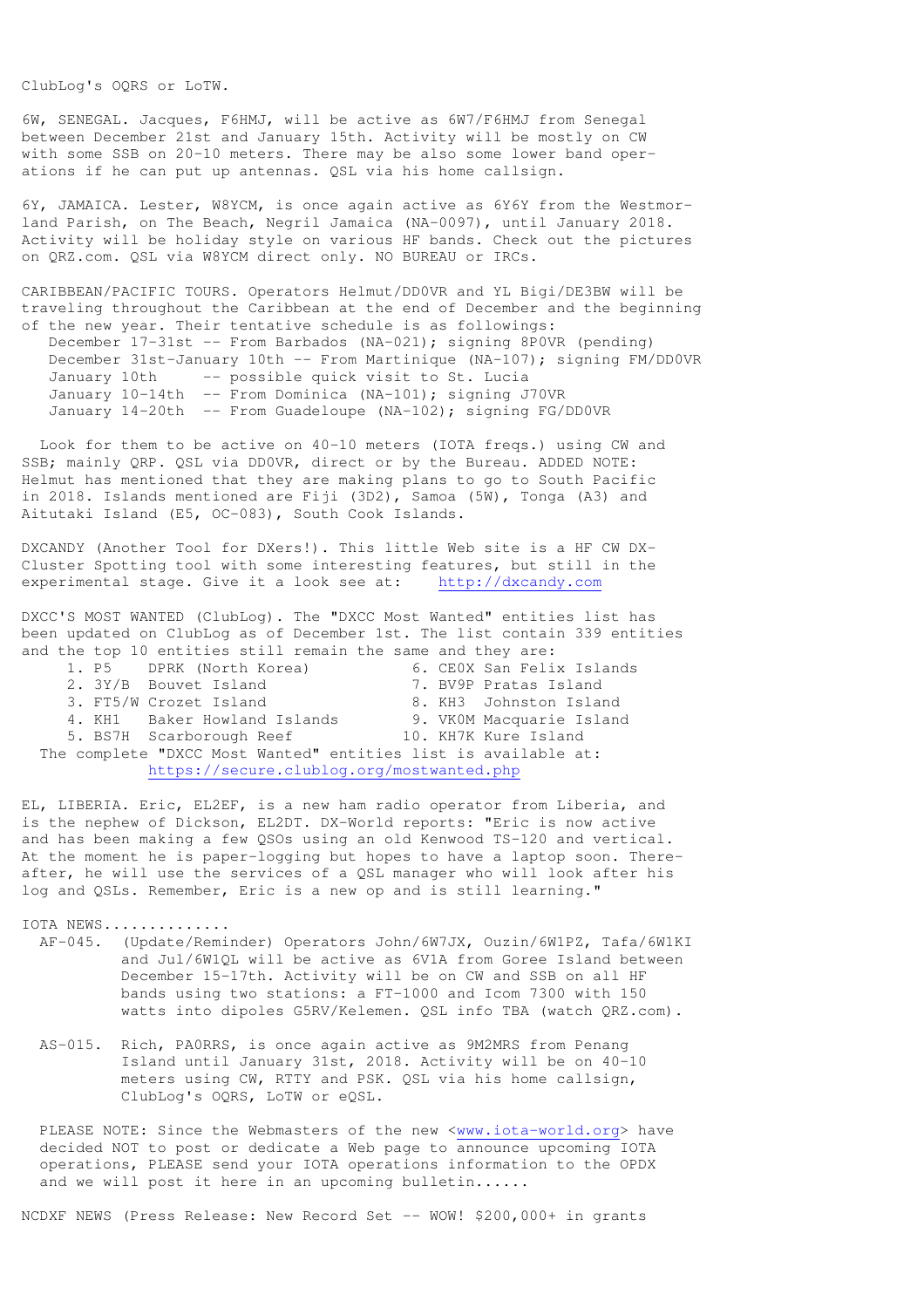in 2017 !!!). Hats off to our NCDXF contributors!!! -- The primary purpose of Northern California DX Foundation is to help fund well-organized DXpeditions to rare, difficult and expensive entities. Even though the current solar cycle is winding down, the NCDXF has been seeing more activity than ever in its history. Recently, two large grants were given to the 2018 Bouvet <https://www.bouvetdx.org/foundations-and-clubs/> and Baker Island <http://baker2018.net/> DXpeditions, both currently ranked in the Top 5 <https://secure.clublog.org/mostwanted.php> Most Wanted DXCC entities. We have also contributed to WRTC 2018

<http://wrtc2018.de/index.php/en/sponsors/sponsoren-4>, the ARRL Ham Aid Fund, provided tuition for youth at DX and Contest Universities, and partnered with IARU to operate a worldwide Beacon system <http://www.ncdxf.org/pages/beacons.html>.

 In 2017, so far, well over \$200,000 has been granted to DXpeditions and other projects. Before this, the highest calendar year grant total was \$131,000 in 2005.

 The NCDXF Board of Directors wants to thank our generous donors who ultimately deserve credit for these grants over the past 45 years! You are the backbone of NCDXF.

 Our Cycle 25 Project is an endowment project for those wishing to leave behind a legacy contribution for our hobby. Please consider NCDXF in your estate planning. The earnings of the Cycle 25 Project

<http://www.ncdxf.org/pages/estate.html> fund will be used to help support future DXpeditions.

 And as the end of the year approaches, please consider a renewed contribution to NCDXF. For those who file United States income tax returns, contributions are tax-deductible, as NCDXF is a Section 501(c)(3) entity with the IRS. With your continued financial support, we'll continue to make DX happen for DXers worldwide.

 Visit our website, <www.ncdxf.org>, for more information about our projects and how you can help.

 Thank you once again! With warmest Holiday wishes, The NCDXF Board of Directors

PJ4, BONAIRE. Mike, NA9Q, is once again active as PJ4/NA9Q from Bonaire (SA-006) until December 10th. Activity will be holiday style on 40-10 meters using primarily SSB with some FT8 and CW, with 100 watts and portable/temporary antennas. Depending upon band conditions, an effort will be made in the ARRL 10 Meter Contest (December 9-10th). Logs will be uploaded to LoTW upon his return. QSL via his home callsign.

|              | PROPAGATION FORECAST/REPORT (December 4-10th) |             |  |
|--------------|-----------------------------------------------|-------------|--|
| Dec/04th BN  | Dec/07th LN                                   | Dec/09th AN |  |
| Dec/05th DIS | Dec/08th AN                                   | Dec/10th AN |  |
| Dec/06th HN  |                                               |             |  |

SOLAR REFERENCE KEYS/INDEXES AND GEOMAGNETIC REFERENCE

| <b>NORMALITY</b>                            | GEOMAG          | K Values    | Alpha       |
|---------------------------------------------|-----------------|-------------|-------------|
|                                             |                 |             |             |
| AN - Above Normal                           | Ouiet           | $K = 0 - 1$ | $0 - 7$     |
| HN - High Normal                            | Unsettled       | $K=2$       | $8 - 15$    |
| $LN - Low Normal$                           | Active          | $K = 3$     | $16 - 29$   |
| BN - Below Normal                           | Minor Storm     | $K = 4$     | $30 - 49$   |
| DIS - Disturbed                             | Major Storm K=5 |             | $50 - 99$   |
| VRY DIS - Very Disturbed Severe Storm K=6-9 |                 |             | $100 - 400$ |

REALTIME BAND CONDITIONS WEB SITE <http://www.bandconditions.com>: The purpose of this experimental Web site is to provide 24-7-365 actual (REALTIME) band condition information to CW QRPp, QRPe and CW/SSB for Contesters interested in increasing their scores. It can also be of benefit to other Radio Amateurs to determine band conditions for Nets and casual QSO's. This information is NOT based on any software pre dictions or any kind of satellite based readings. It is based on a new Ionospheric sounding method called "HF Ionospheric Interferometry" which operates very similarly to the PolSAR system used by NASA.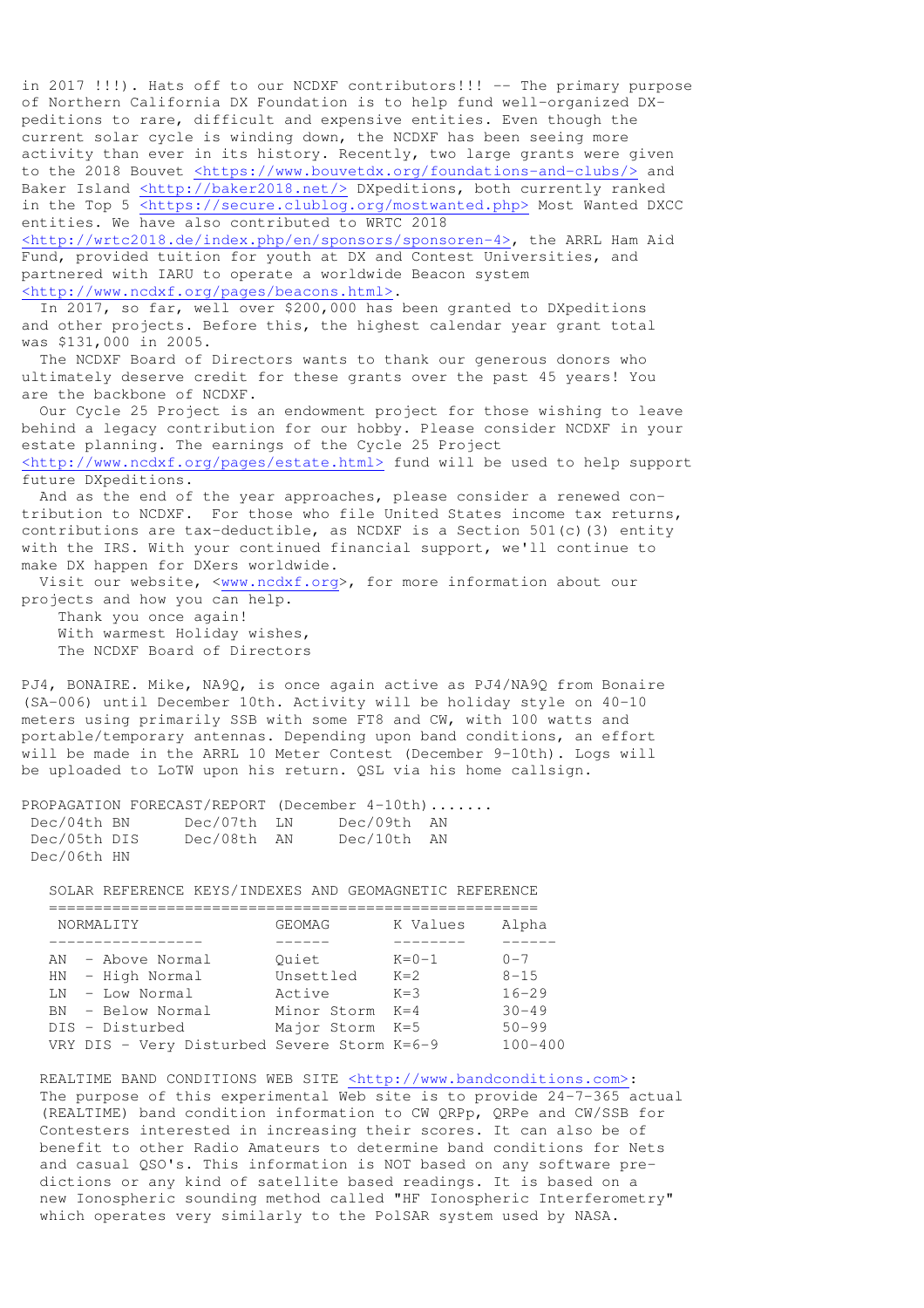Also, check out the VOACAP predication Web page at: http://www.voacap.com/prediction.html A daily HF radio wave propagation forecast can be found at: https://www.facebook.com/thomasfranklingiellaw4hm Also on Twitter: https://twitter.com/@GiellaW4hm

OSL INFO AND NEWS..................

 QSL-INFO from DB0SDX by Lothar, DL1SBF (November 26th & December 3rd) <www.qslinfo.eu> --------------------------------------------------------------------

 5P1KZX via OZ1KZX & (L) E71YOTA via E71YOTA (C/N) OK2RJC via OK2RZ 5P3WW via DL1YAW EA5/DK5IM via DK5IM OM50SPSEKE via OM8AND 5T1R via A92AA EA8/LZ1ABC via LZ1ABC OP70BFS via ON2KFJ 6Y0AE via LZ4AE EA8/SM7BUA via SM7BUA PJ4/AD4ES via AD4ES & (L) 6Y0D via TA3D EA8JK via EB7DX (d/e) PX2A via PY2VM 7Q6M via K6ZO EF5T via EA5HT R164S via R6CF 9H1XT via 9H1BT (d) EF8R via EB7DX (d/L) R17YOTA via R17YOTA (CN) 9M6/NR1J via NR1J (\*\*) EF8U via EA8URL (L) R1853S via R6CF AC2CX/KH2 via JE1JAC EH2EUS via EA2TP (O) SM0S via SM5BAX B4/DL1MGB via DL1MGB ES5/IU2FQW via IU2FQW SO4R via SP4PND CR2M via W6NV & (L) FY/DL7BC/P via DL7BC & (L) SP20ZIP via SP5ZIP CR3OO via W3HNK & (L) G6T via M0URX (O) SW9AA via LZ1PM CR3W via DL5AXX HF800PT via SP7PPT TM4K via F4EGZ CR5T via CS5ARC HG4FA via HA4BM TO1A via F5HRY (L) CT8/K0AV via K0AV & (L) KL7KY via S56ZZZ UN9GD via DL8KAC CT8/LZ2PE via LZ2PE LN8W via LA9VDA V5/DK1CE via DK1CE CT8/W6NV via W6NV M2G via M0OXO (O) VK9/PH7Y via PH7Y CT9/OM3GI via OM3GI NE9U/KP2 via NE9U YB9/DL3KZA via DL3KZA CT9/OM3RM via OM3RM OE/DJ1AA/M via DJ1AA YN2CC via AJ9C CW4MAX via EA5GL (d) OE0YOTA via OE0YOTA (C/N) YT17YOTA via YT17YOTA (C/N) DQ17YOTA via DQ17YOTA (C/N) OF2YOTA via OF2YOTA (C/N) ZW1CML via PY1CML DT23WOP via HL1IWD (N) OK/LX1UN via OK/LX1UN (\*\*\*) ZW5B via K3IRV (e) eQSL only (d) direct only (B) Bureau only (\*-B) DX's- Bureau (O) OQRS only (C) ClubLog only (L) LoTW only (N) No QSL needed

 (\*\*) QSL only via the address to Singapore -- NR1J: Jun Muto, 89 Rangoon Road #02-04, Singapore, 218375, Singapore (\*\*\*) OK/LX1UN: Alain Kieffer, Klimkovicka 2358/17, 70800 Ostrava-Poruba,

Czech Republic

 LOGS ONLINE AT CLUBLOG.ORG THIS WEEK...... https://secure.clublog.org/logsearch/5K0T https://secure.clublog.org/logsearch/HC8LUT https://secure.clublog.org/logsearch/TO2SP https://secure.clublog.org/logsearch/V85/KC0W https://secure.clublog.org/logsearch/VK9AR https://secure.clublog.org/logsearch/VK9AR/6 https://secure.clublog.org/logsearch/XU7XXX https://secure.clublog.org/logsearch/ZA1WW

 3C0L/3C1L QSL STATUS. On November 30th, it was reported: QSL cards are in printing. Soon QSLs for direct OQRS and sponsor QSOs will be mailed. On 10th of December priority LoTW upload will be done for sponsor and direct OQRS QSOs.

 PIRATE ALERT. The Daily DX reports: Leen, PD0LK, reports someone has been pirating his call as V73/PD0LK.

 QSL BUREAU REBUTTAL. A few weeks ago in OPDX.1238, we reported that Siso, HK3W, informed OPDX that he uses the URE's QSL Bureau system instead of the Colombia (HK) QSL Bureau. He stated, "because it won't arrive, your cards will disappear. So, don't waste your time and money, use Clublog.org OQRS systems, LoTW or EA4URE QSL Bureau to get your card or confirmation."

 Since then, Rob, HK3CW, President of the Colombian Ham Radio Associ ation, LCRA - HK3LR- the Official IARU representative in Colombia, has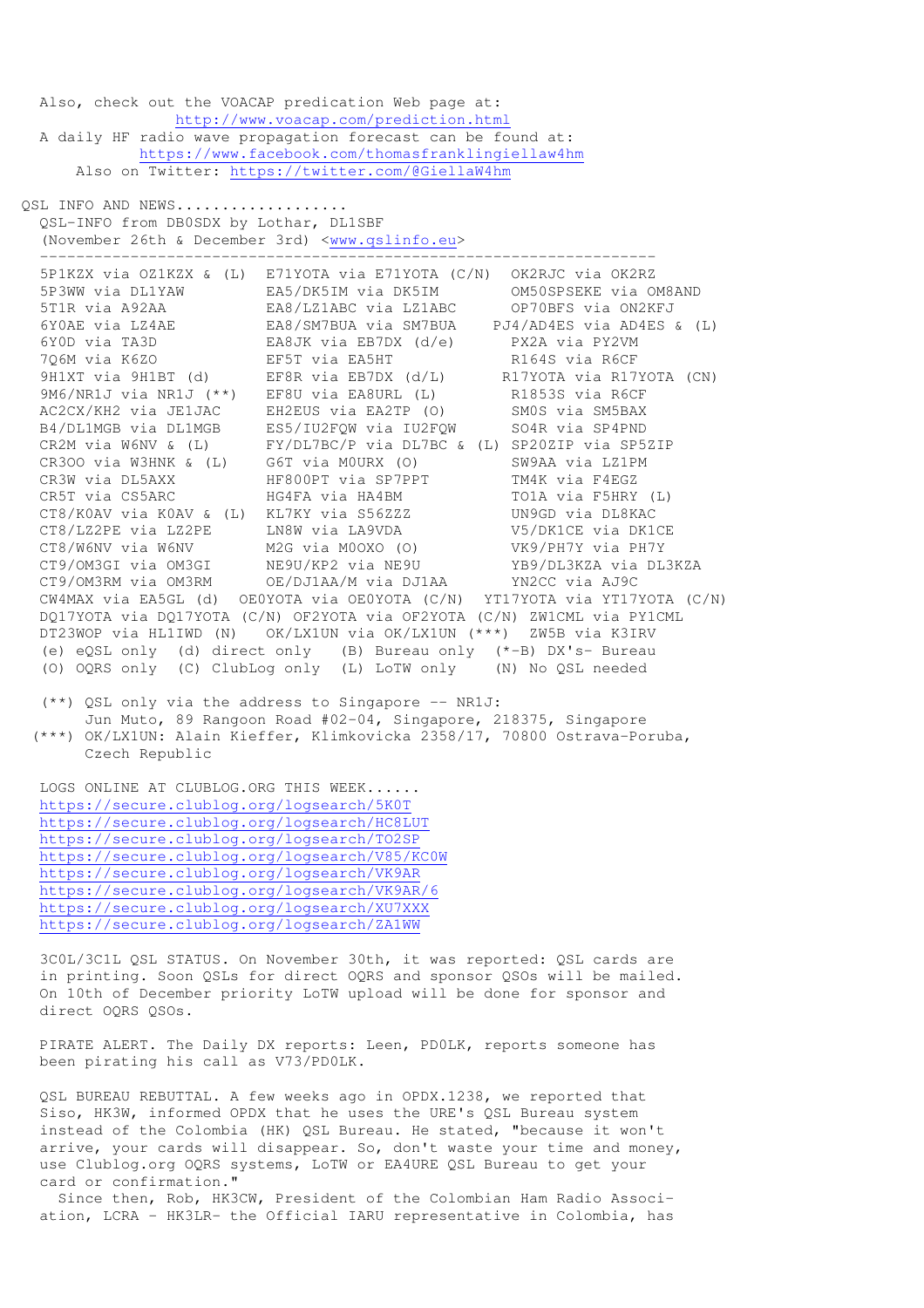contacted OPDX and wants to publish their rebuttal on the HK3W state ments. PLEASE REMEMBER: The following statements are from HK3CW and not from the OPDX:

- 1) The incoming and outgoing HK bureau system works fine as has been since 1930 without fail, any issues are with the postal system not with the LCRA.
- 2) Mr. HK3W is NOT a member of the LCRA and has a systematic campaign against the LCRA as he was kicked out for unethical practices both in QSLing and pirate radio contacts. He has a conflicting personality and had many confrontations with HK hams for many years.
- 3) Mr. Hennessey has and will continue to receive his QSLs cards through the HK system as he has during his whole ham radio career.
- 4) The LCRA has a letter which we requested to the Liga Radio Bogotá (LRB) where we submit all zone 3 QSLs, stating that Mr. Hennessey has been receiving QSL cards without issues for many, many years.
- 5) Mr. Hennesey is a disgruntled ex-LCRA member who only seeks revenge for being dishonorably dismissed from the LCRA and the LRB. \*\* Direct all comments and questions to HK3CW (not the OPDX) at: Roberto Rey <cwdude@gmail.com>

 QSLS RECEIVED VIA LoTW: 9M6NA, 9X0TA, BG2AUE, BH4IGO, BV1EL, CT4NH, DL1NKS, J5T, OH0JV, PZ5V, S79K, T77C, VE3VEE, VQ917JC and ZL9BQD

 QSLS RECEIVED VIA MAIL: 4S7AYG, E6AG, FP/M0BLF, LU3ZI, TU2C, VP6EU, VU2GSM and Z21HS

 QSLS RECEIVED VIA THE BUREAU: 4O/HA3NU, 7P8EUDXF, 9K2NO, C21HA, EM10UFF, EM20WOC, EM25HQ, EM80EM, EM300WCP, EN90W, EN200RT, EO23I, EO25F, EO90US, FM/UT5UGR, HA10SOTA, HB0/HA7JTR, HG0IDPD, HG5FIRAC, HG25PANEU, HG90IARU, TF/OK4MM and TO7A

RI50, SOUTH SHETLANDS ISLANDS (Special Event).- Alex, UA1OJL/RI1ANO, will be active with the special callsign, RI50ANO, from Kinge George Island (AN-010) between January 1st and March 31st, 2018. The special callsign is to commemorate the 50th Anniversary of the Bellingshausen station. Activity will be limited to his spare time and on various HF bands using CW, SSB and the Digital modes. QSL via RN1ON, direct, by the Bureau, ClubLog's OQRS or LoTW. ADDED NOTE: A special diploma is planned...

T8 PALAU...........

- \* Ryosei, JH0IXE, will once again be active as T8CW from the VIP Guest Hotel (Free Radio Room) on Koror Island (OC-009) between December 27th and January 5th, 2018. Activity will be on 80-6 meters using CW, SSB, RTTY, JT65 ad PSK31. QSL via JA2KCT by the Bureau, JH0IXE direct, LoTW or eQSL. He now has a Web page at: http://t8cw.idou.net
- \* Nobuaki, JA0JHQ, will once again be active as T88PB from the VIP- Guest Hotel in Koror City, Palau, between January 27-31st. Activity will be on various HF bands using SSB. QSL via JA0JHQ. For more details and updates, see his Web page at: http://pandasan.jimdo.com
- \* Mitsuhiko, JL3WXS, will be active as T88XS from the VIP Guest Hotel (Free Radio Room) on Koror Island (OC-009), between February 1-5th. No other details available. QSL via JL3WXS.
- \* Ichiro, JH7IPR, will once again be active as T88UW from the VIP Guest Hotel (Free Radio Room) on Koror Island (OC-009), between April 13-19th. Activity will be on 160-6 meters using CW, SSB, RTTY, AM, FT8, JT65 and JT9. QSL T88UW via JH7IPR, direct, by the Bureau, eQSL, LoTW or ClubLog.
- \* Operators Kazuhiro/JA7WFT (T88FT) and Shinichi/JI6IHG (T88IH) will once again be active from the VIP Guest Hotel (Free Radio Room) on Koror Island (OC-009) between April 17-25th. Activity will be on 160-6 meters using CW, SSB, JT65 and JT9. QSL T88IH via JI6IHG. QSL T88FT via JA7WFT.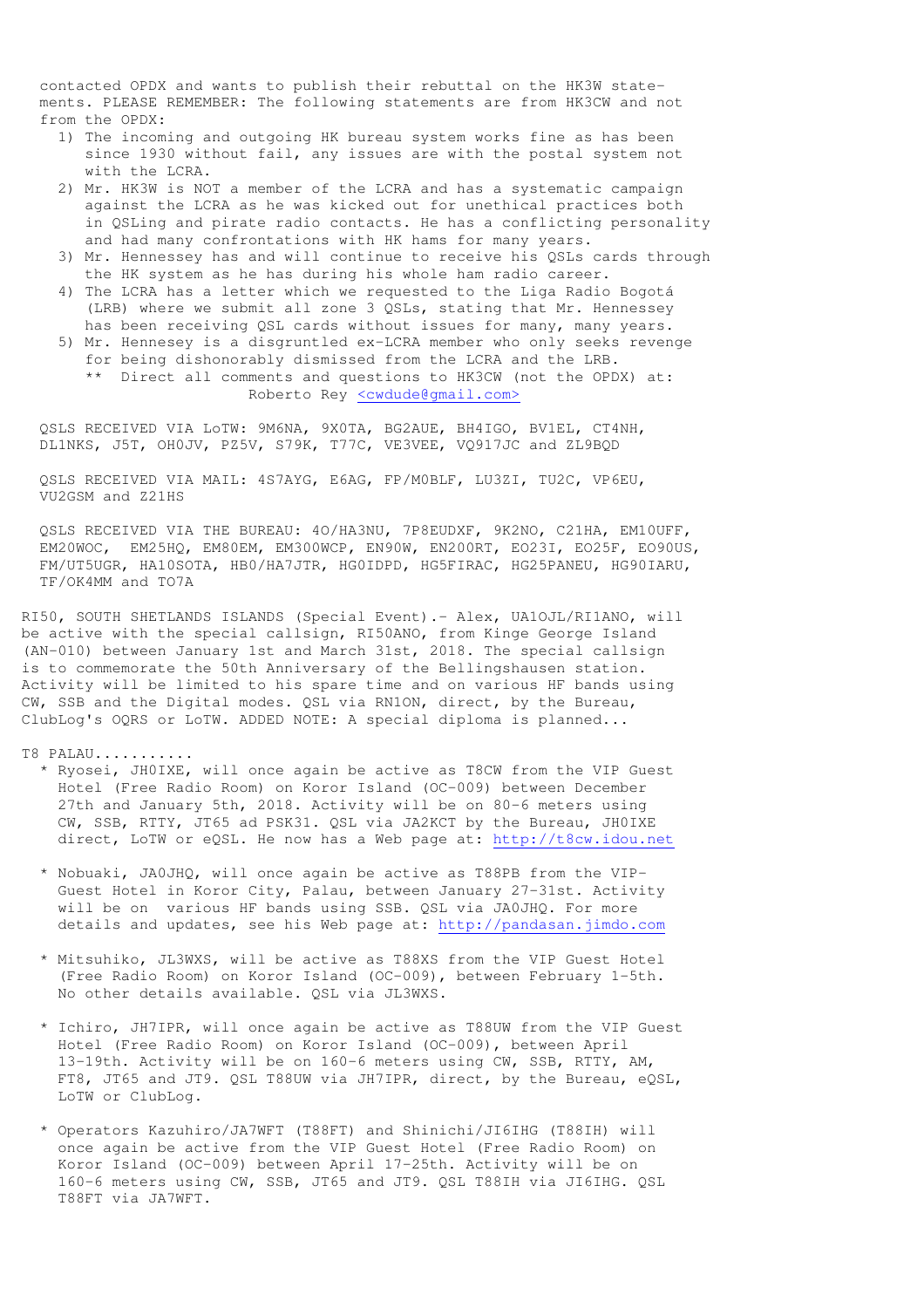\*\* For more details about the VIP Guest Hotel (Free Radio Room), see: http://www.palau-radio.com/index.php?page=rr2014

TZ, MALI. Fox, PD0FOX, has been active as TZ/PD0FOX since June from Gao, Mali. He is there working for the UN until January 2018. Look for him daily on  $\pm$  14195 kHz between 1400-1700z, and  $\pm$  7095 kHz between 1800-1900z. He is using only 20 watts into a vertical antenna. Look for QSLs to be sent out after May 2018.

V4, ST. KITTS AND NEVIS. Bernie, W3UR, editor of the Daily DX and Weekly DX, and his wife Becky, N3OSH, will be celebrating their 30th wedding anniversary from John's, W5JON/V47JA, Calypso Bay QTH, on St. Kitts, between January 29th and February 12th. Activity will be limited during Bernie's spare time as V47UR on 160-6 meters using CW and SSB.

V5, NAMIBIA. Ulmar, DK1CE, is once again active as V5/DK1CE near Omaruru until December 15th. Activity will be on 80-10 meters (he prefers 40/30m between 1800-2200z) using CW. QSL via DK1CE, direct or by the Bureau.

V8, BRUNEI. Tom, KC0W, continues to be active as V85/KC0W from Brunei around December 10th. Activity will be on 80-6 meters using CW. Tom states, "I have given up on working FT8 after making 67 QSOs. Too many idiots who have no clue what they are doing drove me to the brink of insanity....... Local Electrical Noise on 40/30 meters is S7 - S9++. Unlicensed SSB QRM on 40/30 Meters is Even Worse. Operate QRO if you can." He is using a Yaesu FT-857d at 80 watts and 100% CW. QSL via his home callsign direct. No LoTW. No Bureau.

VP5, TURKS AND CAICOS ISLANDS. John, N9EAJ, will be active as VP5/N9EAJ from Grand Turk Island (NA-003) between December 27th and February 4th, 2018. He states, "Please be patient with me as I am not a skilled contester nor DXpeditioner, just an average operator that does not have much experience with pileups, but enjoys 'playing radio'. This is not a DXpedition - I will be balancing radio along with snorkeling, diving, fishing, and relaxing with friends and family." Activity will be on 40-10 meters, possibly 80m, using CW and SSB. He will (if all goes according to plan) have a Kenwood 590 with an Elecraft KPA500 amp into a CrankIR close to the waters edge. He hopes to post his logs to LoTW and ClubLog, "IF" internet access has been restored to the villa - it was knocked out with the passing of hurricane Irma. QSL via his home callsign, direct or by the Bureau (slow).

VP6/D, DUCIE ISLAND (Press Release #1, dated December 1st)[edited]. VP6D Ducie Island 2018 DXpedition (OC-182) -- The Perseverance DX Group <pdxg.net> is pleased to announce their planned activation of Ducie Island (a Marine Protected Area), currently ClubLog #29 most wanted. Planning has begun for an expedition in Oct/Nov, 2018.

 Landing permission, visas and radio license have been issued. A team of 14 operators will be on the island for up to 14 days. The team will depart from Mangareva, French Polynesia, aboard the expedition ship Braveheart. Seven (7) operating positions are planned for 160-10 meters, SSB/CW/Digital, including FT8.

 The team includes: Dave/K3EL, Pista/HA5AO, Les/W2LK, Heye/DJ9RR, Mike/ WA6O, Jacky/ZL3CW, Arnie/N6HC, Steve/W1SRD, Chris/N6WM, Laci/HA0NAR, Ricardo/PY2PT, Walt/N6XG and Gene/K5GS, currently one open position to be filled.

 Watch the usual DX sources we will announce additional details as they develop.

 Website <http://vp6d.com>, Twitter <https://twitter.com/VP6D\_2018> and Facebook <https://www.facebook.com/VP6D-Ducie-2018-1470984209616170/> will also be available. Please direct questions to: info@vp6d.com

73, Team Ducie – 2018

XR0Y, EASTER ISLANDS (Update). A German team has announced their next DXpedition will be to Hanga Roa, Easter Island (CE0Y). This time the group consists of experienced team members Andy/DH8WR, Werner/DJ9KH,